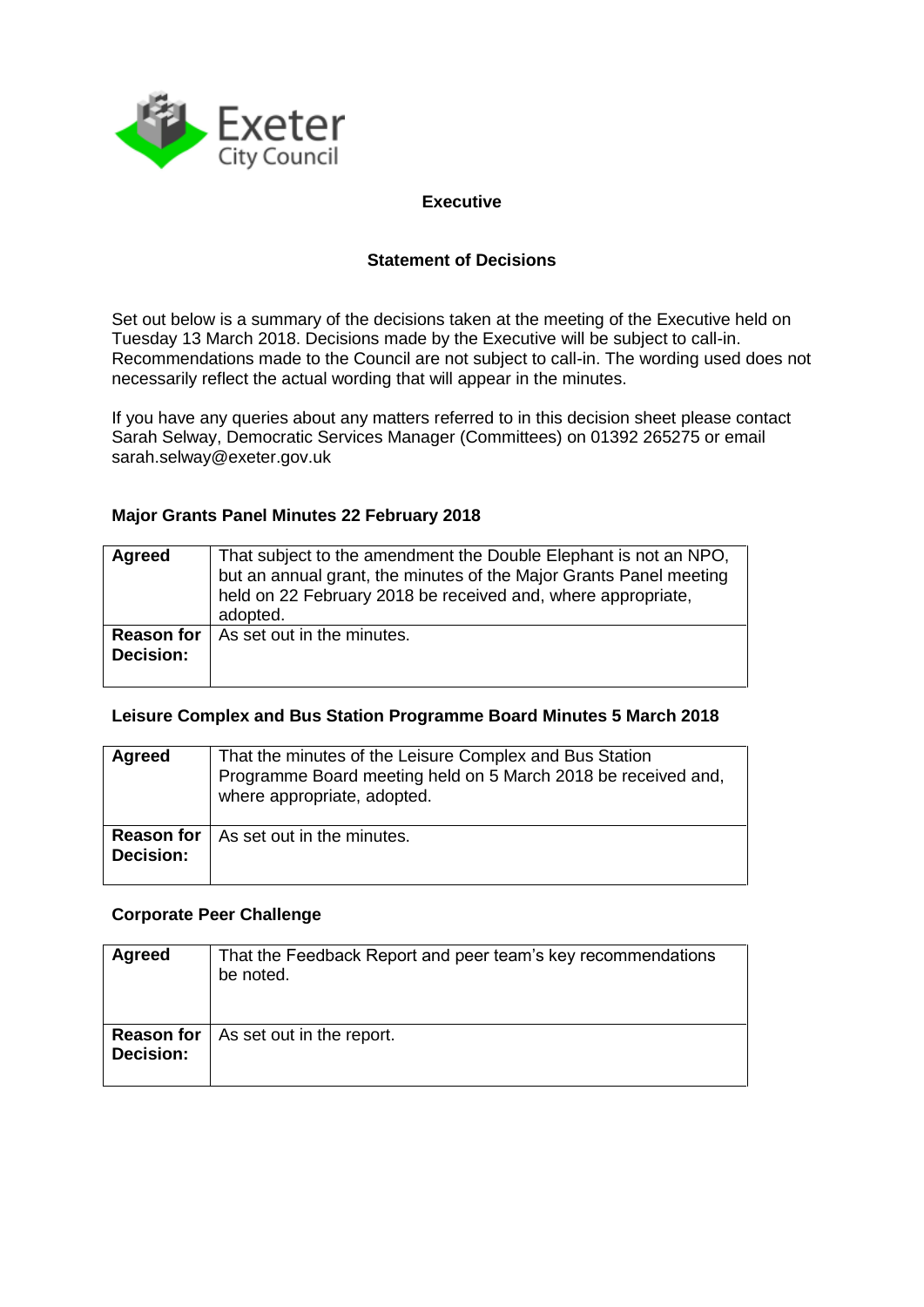# **Housing Stock Condition Survey**

| <b>Agreed</b>    | That the stock condition survey data and the plans for continual<br>assessment of investment requirements be noted. |
|------------------|---------------------------------------------------------------------------------------------------------------------|
| <b>Decision:</b> | <b>Reason for</b>   As set out in the report.                                                                       |

## **Community Grants and Community Builders Update**

| <b>Agreed</b>                  | That it is recommended that Council;-                                                                                                                                                                                                                                                                                                   |
|--------------------------------|-----------------------------------------------------------------------------------------------------------------------------------------------------------------------------------------------------------------------------------------------------------------------------------------------------------------------------------------|
|                                | (1)<br>approves the recommendation to review the grant allocation<br>policy and process in 2018 to consider modernisation and<br>consolidation of the grant programmes and revised criteria<br>linked to council priorities be approved;                                                                                                |
|                                | (2)<br>approves the recommendation that the Neighbourhood<br>Community Infrastructure Levy (CIL) and New Homes Bonus<br>funding agreed for community building in the city should be<br>front-loaded in light of the Wellbeing Exeter and Sports<br>England Local Delivery Pilot programmes for an initial 3 year<br>period 2018 / 2020; |
|                                | (3)<br>notes the progress of the Grass Roots Grants /<br>Neighbourhood CIL spend over the first year of this funding<br>being available and recognises the contribution of the Exeter<br>Community Forum Grass Roots Panel in supporting this<br>process; and                                                                           |
|                                | (4)<br>notes the second stage of the Exeter Youth Strategy work in<br>terms of the launch of the Exeter Youth Voice project.                                                                                                                                                                                                            |
|                                | (5)<br>reviews the role of the Exeter Community Forum Grants<br>Panel and to consider whether there was a need for greater<br>accountability and scrutinisation of its processes and to<br>examine if a change of approach through increasing the<br>involvement of Members was desirable.                                              |
| <b>Reason for</b><br>Decision: | As set out in the report.                                                                                                                                                                                                                                                                                                               |

## **Food Waste Collection**

| Agreed | That:- |                                                                                                                                     |
|--------|--------|-------------------------------------------------------------------------------------------------------------------------------------|
|        | (1)    | the continuation to provide the current recycling service<br>(described as the 'baseline' of the circulated report) be<br>approved; |
|        | (2)    | officers provide an annual update on the food waste business<br>case in the Recycling Plan; and                                     |
|        | (3)    | the current and planned measures to improve the recycling<br>rate achieved by the current service be noted.                         |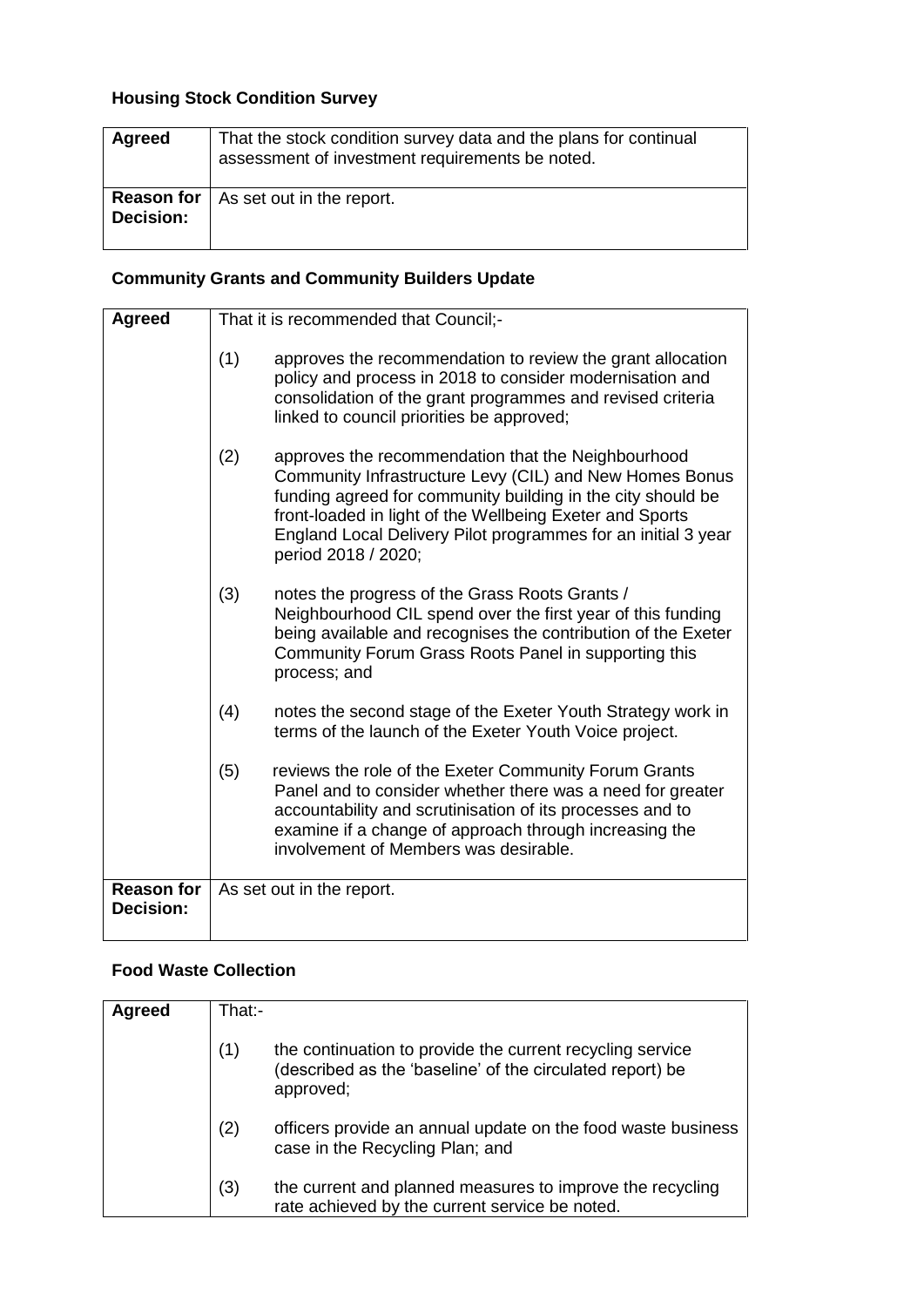|           | <b>Reason for</b>   As set out in the report. |
|-----------|-----------------------------------------------|
| Decision: |                                               |

# **Freedom of the City Procedures**

| Agreed           | That that the report be deferred.                                                 |
|------------------|-----------------------------------------------------------------------------------|
| <b>Decision:</b> | <b>Reason for</b> To clarify the position with regards to Freedom of Information. |

# **Lord Mayoralty**

| Agreed | It is recommended to Council that Councillor Hannaford be<br>nominated as Lord Mayor Elect for the 2018/19 Municipal Year and<br>that a nomination be made for the Deputy Lord Mayor Elect for the<br>2018/19 Municipal Year. |
|--------|-------------------------------------------------------------------------------------------------------------------------------------------------------------------------------------------------------------------------------|
|        |                                                                                                                                                                                                                               |

### **Representation at Magistrates Courts and Court**

| Agreed                         | That, in accordance with section 223 of the Local Government Act<br>1972, the following officer be authorised to represent the Council at<br>the County and Magistrates Courts:-<br>Jayne Hanson – Service Improvement Lead (Payments)<br><b>RESOLVED</b> that, in accordance with section 223 of the Local<br>Government Act 1972, the following officers be authorised to<br>represent the Council at the County and Magistrates Courts in<br>Council Tax and Business Rates cases :-<br>Jayne Hanson – Service Improvement Lead (Payments)<br>Karen Holmes - Council Tax Collection Team Leader<br>Kevin Hughes - Service Improvement Lead (Local Taxation)<br>Guy Burnley - Business Rates Manager |  |
|--------------------------------|--------------------------------------------------------------------------------------------------------------------------------------------------------------------------------------------------------------------------------------------------------------------------------------------------------------------------------------------------------------------------------------------------------------------------------------------------------------------------------------------------------------------------------------------------------------------------------------------------------------------------------------------------------------------------------------------------------|--|
| <b>Reason for</b><br>Decision: | As set out in the report.                                                                                                                                                                                                                                                                                                                                                                                                                                                                                                                                                                                                                                                                              |  |
|                                |                                                                                                                                                                                                                                                                                                                                                                                                                                                                                                                                                                                                                                                                                                        |  |

# **Local Government (Access to Information) Act 1985 - Exclusion of Press and Public**

| Agreed | That under Section 100A(4) of the Local Government Act 1972, the     |
|--------|----------------------------------------------------------------------|
|        | press and public be excluded from the meeting during consideration   |
|        | of the following items on the grounds that they involve the likely   |
|        | disclosure of exempt information as defined in paragraphs 1,2, 3 and |
|        | 4 of Part 1, Schedule 12A of the Act.                                |
|        |                                                                      |